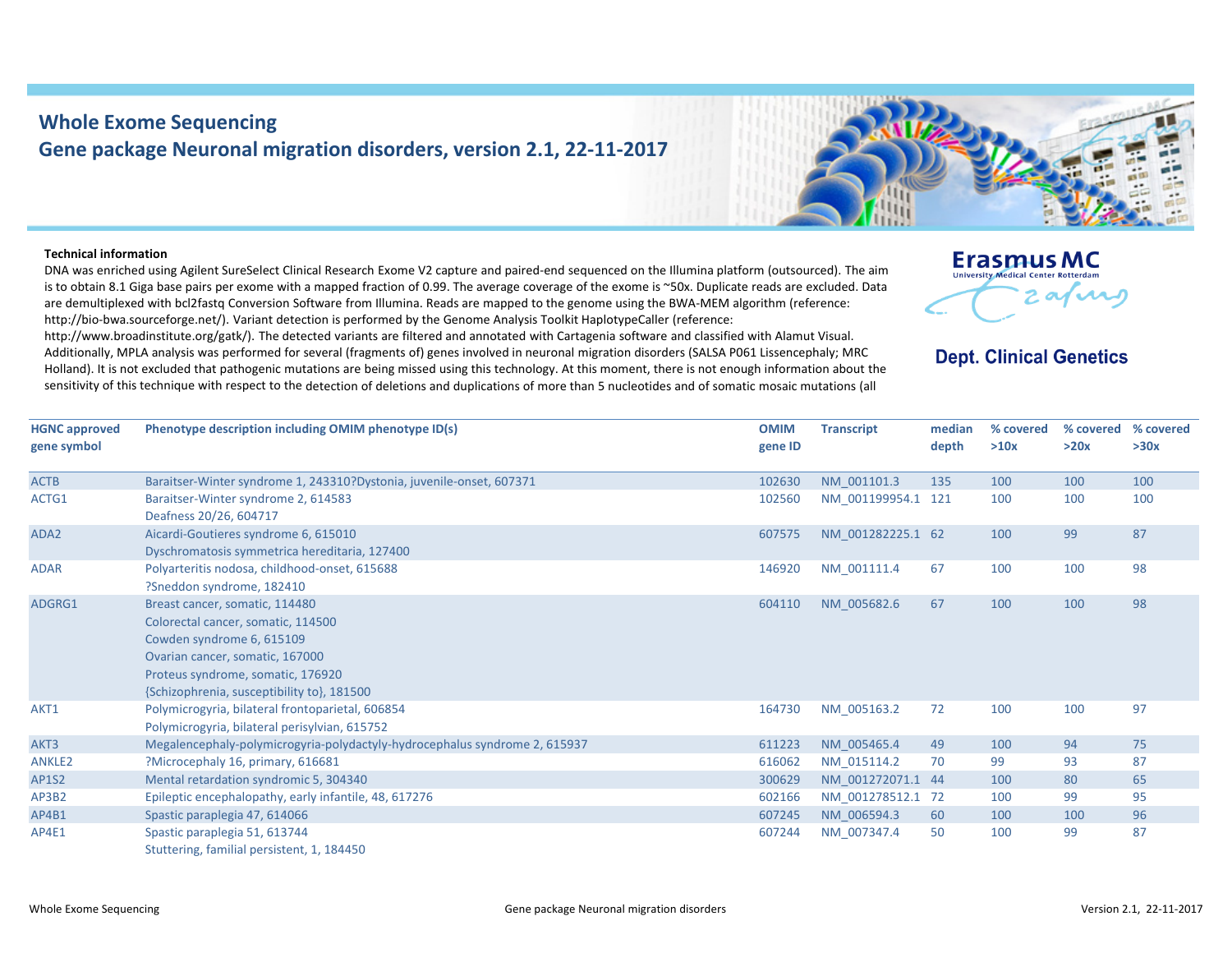| <b>HGNC approved</b> | Phenotype description including OMIM phenotype ID(s)                                                | <b>OMIM</b> | <b>Transcript</b> | median | % covered | % covered % covered |      |
|----------------------|-----------------------------------------------------------------------------------------------------|-------------|-------------------|--------|-----------|---------------------|------|
| gene symbol          |                                                                                                     | gene ID     |                   | depth  | >10x      | >20x                | >30x |
|                      |                                                                                                     |             |                   |        |           |                     |      |
| AP4M1                | Spastic paraplegia 50, 612936                                                                       | 602296      | NM_004722.3       | 75     | 100       | 100                 | 98   |
| AP4S1                | Spastic paraplegia 52, 614067                                                                       | 607243      | NM_007077.4       | 37     | 100       | 95                  | 69   |
| ARFGEF2              | Periventricular heterotopia with microcephaly, 608097                                               | 605371      | NM 006420.2       | 55     | 100       | 98                  | 85   |
| ARNT <sub>2</sub>    | ?Webb-Dattani syndrome, 615926                                                                      | 606036      | NM 014862.3       | 55     | 100       | 98                  | 88   |
| <b>ARX</b>           | Epileptic encephalopathy, early infantile, 1, 308350                                                | 300382      | NM 139058.2       | 42     | 89        | 80                  | 65   |
|                      | Hydranencephaly with abnormal genitalia, 300215                                                     |             |                   |        |           |                     |      |
|                      | Lissencephaly 2, 300215                                                                             |             |                   |        |           |                     |      |
|                      | Mental retardation 29 and others, 300419                                                            |             |                   |        |           |                     |      |
|                      | Partington syndrome, 309510                                                                         |             |                   |        |           |                     |      |
|                      | Proud syndrome, 300004                                                                              |             |                   |        |           |                     |      |
| <b>ASNS</b>          | Asparagine synthetase deficiency, 615574                                                            | 108370      | NM_133436.3       | 59     | 100       | 100                 | 92   |
| <b>ASPM</b>          | Microcephaly 5, primary, 608716                                                                     | 605481      | NM 018136.4       | 62     | 100       | 100                 | 96   |
| ASXL1                | Bohring-Opitz syndrome, 605039                                                                      | 612990      | NM_015338.5       | 77     | 100       | 100                 | 97   |
|                      | Myelodysplastic syndrome, somatic, 614286                                                           |             |                   |        |           |                     |      |
| ATP6V0A2             | Cutis laxa, type IIA, 219200                                                                        | 611716      | NM 012463.3       | 56     | 100       | 98                  | 87   |
|                      | Wrinkly skin syndrome, 278250                                                                       |             |                   |        |           |                     |      |
| ATR                  | ?Cutaneous telangiectasia and cancer syndrome, familial, 614564                                     | 601215      | NM 001184.3       | 58     | 100       | 96                  | 78   |
|                      | Seckel syndrome 1, 210600                                                                           |             |                   |        |           |                     |      |
| <b>ATRIP</b>         | No OMIM phenotype                                                                                   | 606605      | NM_130384.2       | 73     | 100       | 98                  | 92   |
| <b>B3GALNT2</b>      | Muscular dystrophy-dystroglycanopathy (congenital with brain and eye anomalies, type A, 11, 615181  | 610194      | NM_152490.4       | 42     | 100       | 97                  | 76   |
| B4GAT1               | Muscular dystrophy-dystroglycanopathy (congenital with brain and eye anomalies), type A, 13, 615287 | 605517      | NM 006876.2       | 114    | 100       | 100                 | 100  |
| <b>CASK</b>          | FG syndrome 4, 300422                                                                               | 300172      | NM 003688.3       | 42     | 100       | 95                  | 69   |
|                      | Mental retardation and microcephaly with pontine and cerebellar hypoplasia, 300749                  |             |                   |        |           |                     |      |
|                      | Mental retardation, with or without nystagmus, 300422                                               |             |                   |        |           |                     |      |
| CCND <sub>2</sub>    | Megalencephaly-polymicrogyria-polydactyly-hydrocephalus syndrome 3, 615938                          | 123833      | NM 001759.3       | 68     | 100       | 100                 | 98   |
| CDK5                 | ?Lissencephaly 7 with cerebellar hypoplasia, 616342                                                 | 123831      | NM_004935.3       | 78     | 100       | 100                 | 100  |
| CDK5RAP2             | Microcephaly 3, primary, 604804                                                                     | 608201      | NM 018249.5       | 47     | 100       | 95                  | 78   |
| CDK6                 | ?Microcephaly 12, primary, 616080                                                                   | 603368      | NM 001145306.1 49 |        | 100       | 98                  | 90   |
| <b>CENPJ</b>         | Microcephaly 6, primary, 608393                                                                     | 609279      | NM 018451.4       | 60     | 100       | 100                 | 96   |
|                      | ?Seckel syndrome 4, 613676                                                                          |             |                   |        |           |                     |      |
| <b>CEP135</b>        | Microcephaly 8, primary, 614673                                                                     | 611423      | NM_025009.4       | 61     | 100       | 96                  | 80   |
| <b>CEP152</b>        | Microcephaly 9, primary, 614852                                                                     | 613529      | NM 001194998.1 52 |        | 100       | 97                  | 84   |
|                      | Seckel syndrome 5, 613823                                                                           |             |                   |        |           |                     |      |
| <b>CEP63</b>         | ?Seckel syndrome 6, 614728                                                                          | 614724      | NM 025180.3       | 54     | 100       | 95                  | 78   |
| CHMP1A               | Pontocerebellar hypoplasia, type 8, 614961                                                          | 164010      | NM 001083314.3 56 |        | 100       | 100                 | 96   |
| <b>CIT</b>           | Microcephaly 17, primary, 617090                                                                    | 605629      | NM_001206999.1 61 |        | 100       | 97                  | 85   |
| CLP1                 | Pontocerebellar hypoplasia, type 10, 615803                                                         | 608757      | NM_006831.2       | 70     | 100       | 100                 | 100  |
| <b>COL18A1</b>       | Knobloch syndrome, type 1, 267750                                                                   | 120328      | NM 130445.2       | 76     | 100       | 100                 | 95   |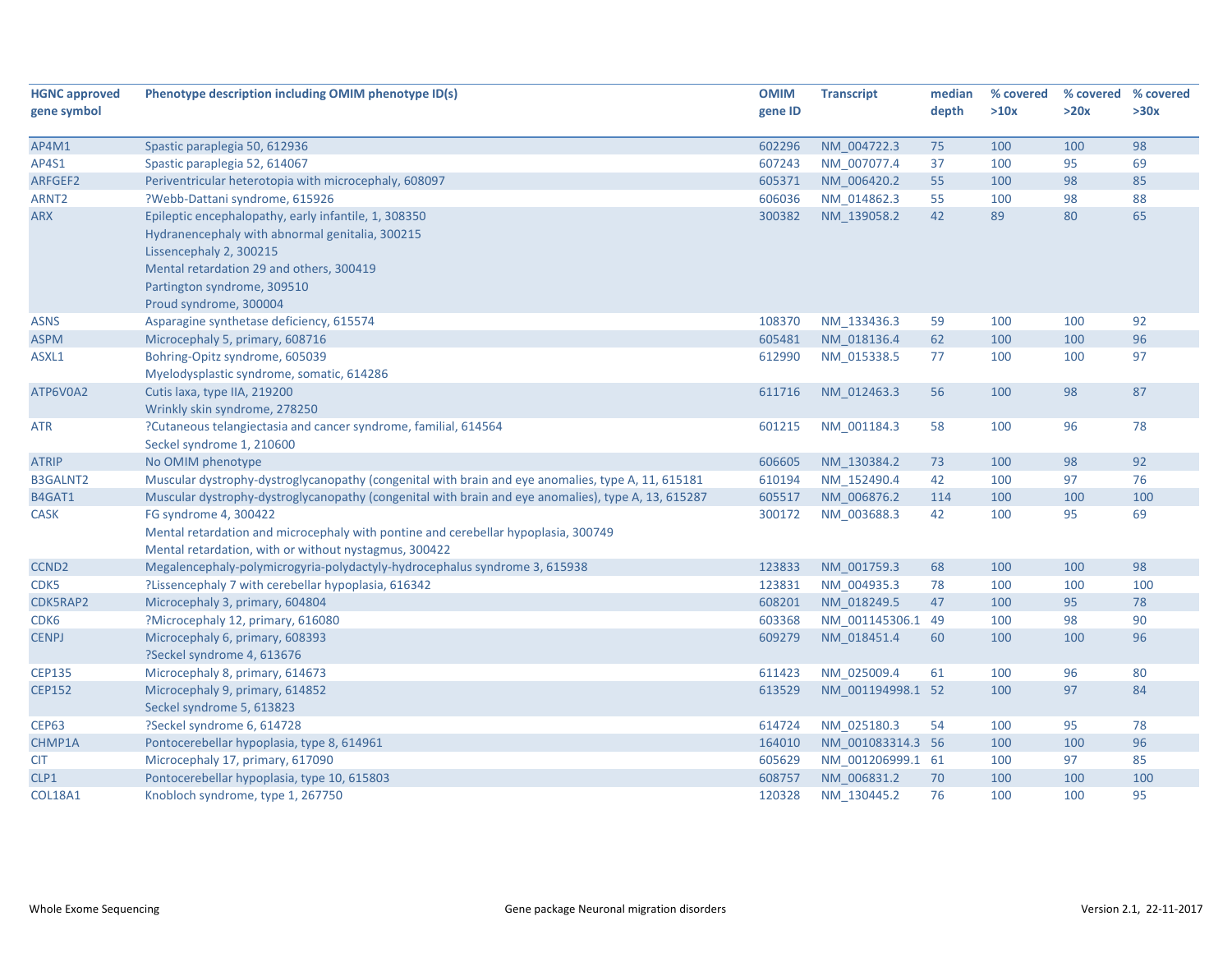| <b>HGNC approved</b> | Phenotype description including OMIM phenotype ID(s)                                                                                                                                                                                                                                  | <b>OMIM</b> | <b>Transcript</b>  | median | % covered | % covered % covered |      |
|----------------------|---------------------------------------------------------------------------------------------------------------------------------------------------------------------------------------------------------------------------------------------------------------------------------------|-------------|--------------------|--------|-----------|---------------------|------|
| gene symbol          |                                                                                                                                                                                                                                                                                       | gene ID     |                    | depth  | >10x      | >20x                | >30x |
| COL4A1               | Angiopathy, hereditary, with nephropathy, aneurysms, and muscle cramps, 611773<br>Brain small vessel disease with or without ocular anomalies, 607595<br>{Hemorrhage, intracerebral, susceptibility to}, 614519<br>Porencephaly 1, 175780<br>?Retinal arteries, tortuosity of, 180000 | 120130      | NM 001845.4        | 61     | 100       | 99                  | 91   |
| COL4A2               | {Hemorrhage, intracerebral, susceptibility to}, 614519<br>Porencephaly 2, 614483                                                                                                                                                                                                      | 120090      | NM 001846.2        | 67     | 100       | 100                 | 96   |
| <b>CRADD</b>         | Mental retardation 34, with variant lissencephaly, 614499                                                                                                                                                                                                                             | 603454      | NM 003805.3        | 96     | 100       | 100                 | 100  |
| CRB <sub>2</sub>     | Focal segmental glomerulosclerosis 9, 616220<br>Ventriculomegaly with cystic kidney disease, 219730                                                                                                                                                                                   | 609720      | NM 173689.6        | 76     | 100       | 100                 | 99   |
| <b>CSTB</b>          | Epilepsy, progressive myoclonic 1A (Unverricht and Lundborg), 254800                                                                                                                                                                                                                  | 601145      | NM 000100.3        | 62     | 100       | 100                 | 98   |
| CTC1                 | Cerebroretinal microangiopathy with calcifications and cysts, 612199                                                                                                                                                                                                                  | 613129      | NM 025099.5        | 72     | 100       | 100                 | 98   |
| CTNND <sub>2</sub>   | No OMIM phenotype                                                                                                                                                                                                                                                                     | 604275      | NM 001332.3        | 66     | 99        | 95                  | 87   |
| DAB1                 | No OMIM phenotype                                                                                                                                                                                                                                                                     | 603448      | NM_021080.3        | 59     | 100       | 100                 | 93   |
| DAG1                 | Muscular dystrophy-dystroglycanopathy (congenital with brain and eye anomalies), type A, 9, 616538<br>Muscular dystrophy-dystroglycanopathy (limb-girdle), type C, 9, 613818                                                                                                          | 128239      | NM_001165928.3 103 |        | 100       | 100                 | 100  |
| DCHS1                | Mitral valve prolapse 2, 607829<br>Van Maldergem syndrome 1, 601390                                                                                                                                                                                                                   | 603057      | NM 003737.2        | 94     | 100       | 100                 | 100  |
| <b>DCX</b>           | Lissencephaly, 300067<br>Subcortical laminal heteropia, 300067                                                                                                                                                                                                                        | 300121      | NM 178153.2        | 47     | 100       | 96                  | 83   |
| DEPDC5               | Epilepsy, familial focal, with variable foci 1, 604364                                                                                                                                                                                                                                | 614191      | NM 001242896.1 56  |        | 100       | 98                  | 90   |
| DKC1                 | Dyskeratosis congenita, 305000                                                                                                                                                                                                                                                        | 300126      | NM 001363.4        | 45     | 100       | 96                  | 83   |
| DNMT3A               | Tatton-Brown-Rahman syndrome, 615879                                                                                                                                                                                                                                                  | 602769      | NM 175629.2        | 67     | 100       | 100                 | 96   |
| DYNC1H1              | Charcot-Marie-Tooth disease, axonal, type 20, 614228<br>Mental retardation 13, 614563<br>Spinal muscular atrophy, lower extremity-predominant 1, AD, 158600                                                                                                                           | 600112      | NM 001376.4        | 69     | 100       | 99                  | 95   |
| EIF2AK3              | Wolcott-Rallison syndrome, 226980                                                                                                                                                                                                                                                     | 604032      | NM 004836.5        | 53     | 100       | 95                  | 83   |
| EMG1                 | Bowen-Conradi syndrome, 211180                                                                                                                                                                                                                                                        | 611531      | NM 006331.7        | 57     | 100       | 100                 | 100  |
| EML1                 | Band heterotopia, 600348                                                                                                                                                                                                                                                              | 602033      | NM_001008707.1 50  |        | 100       | 97                  | 85   |
| <b>EOMES</b>         | No OMIM phenotype                                                                                                                                                                                                                                                                     | 604615      | NM 005442.3        | 63     | 100       | 100                 | 98   |
| ERCC1                | Cerebrooculofacioskeletal syndrome 4, 610758                                                                                                                                                                                                                                          | 126380      | NM_001983.3        | 52     | 100       | 100                 | 95   |
| ERCC <sub>2</sub>    | Cerebrooculofacioskeletal syndrome 2, 610756<br>Trichothiodystrophy 1, photosensitive, 601675<br>Xeroderma pigmentosum, group D, 278730                                                                                                                                               | 126340      | NM 000400.3        | 75     | 100       | 100                 | 99   |
| ERCC5                | Cerebrooculofacioskeletal syndrome 3, 616570<br>Xeroderma pigmentosum, group G, 278780<br>Xeroderma pigmentosum, group G/Cockayne syndrome, 278780                                                                                                                                    | 133530      | NM 000123.3        | 65     | 100       | 99                  | 94   |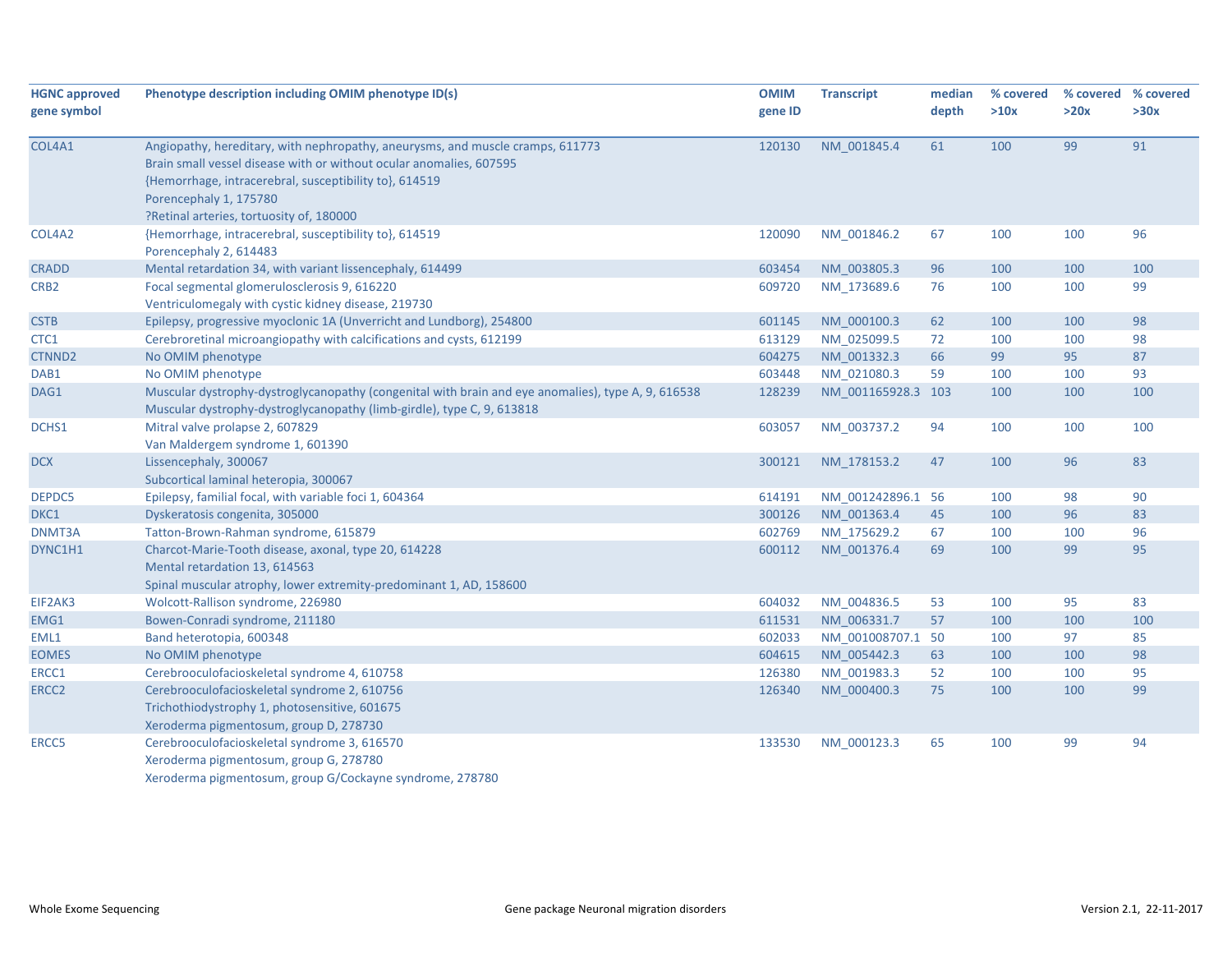| <b>HGNC approved</b><br>gene symbol | Phenotype description including OMIM phenotype ID(s)                                                                                                                                                                                                                                                                                                                                                           | <b>OMIM</b><br>gene ID | <b>Transcript</b> | median<br>depth | % covered<br>>10x | >20x | % covered % covered<br>>30x |
|-------------------------------------|----------------------------------------------------------------------------------------------------------------------------------------------------------------------------------------------------------------------------------------------------------------------------------------------------------------------------------------------------------------------------------------------------------------|------------------------|-------------------|-----------------|-------------------|------|-----------------------------|
| ERCC6                               | Cerebrooculofacioskeletal syndrome 1, 214150<br>Cockayne syndrome, type B, 133540<br>De Sanctis-Cacchione syndrome, 278800                                                                                                                                                                                                                                                                                     | 609413                 | NM 000124.3       | 60              | 100               | 98   | 92                          |
|                                     | {Lung cancer, susceptibility to}, 211980<br>{Macular degeneration, age-related, susceptibility to, 5}, 613761<br>Premature ovarian failure 11, 616946<br>UV-sensitive syndrome 1, 600630                                                                                                                                                                                                                       |                        |                   |                 |                   |      |                             |
| <b>ERMARD</b>                       | ?Periventricular nodular heterotopia 6, 615544                                                                                                                                                                                                                                                                                                                                                                 | 615532                 | NM 018341.2       | 51              | 100               | 98   | 87                          |
| FAT4                                | Hennekam lymphangiectasia-lymphedema syndrome 2, 616006<br>Van Maldergem syndrome 2, 615546                                                                                                                                                                                                                                                                                                                    | 612411                 | NM 024582.4       | 69              | 100               | 100  | 98                          |
| FIG4                                | Amyotrophic lateral sclerosis 11, 612577<br>Charcot-Marie-Tooth disease, type 4J, 611228<br>?Polymicrogyria, bilateral temporooccipital, 612691<br>Yunis-Varon syndrome, 216340                                                                                                                                                                                                                                | 609390                 | NM 014845.5       | 40              | 100               | 96   | 77                          |
| <b>FKRP</b>                         | Muscular dystrophy-dystroglycanopathy (congenital with brain and eye anomalies), type A, 5, 613153<br>Muscular dystrophy-dystroglycanopathy (congenital with or without mental retardation), type B, 5, 606612<br>Muscular dystrophy-dystroglycanopathy (limb-girdle), type C, 5, 607155                                                                                                                       | 606596                 | NM 001039885.2 99 |                 | 100               | 100  | 100                         |
| <b>FKTN</b>                         | Cardiomyopathy, dilated, 1X, 611615<br>Muscular dystrophy-dystroglycanopathy (congenital with brain and eye anomalies), type A, 4, 253800<br>Muscular dystrophy-dystroglycanopathy (congenital without mental retardation), type B, 4, 613152<br>Muscular dystrophy-dystroglycanopathy (limb-girdle), type C, 4, 611588                                                                                        | 607440                 | NM 006731.2       | 65              | 100               | 100  | 97                          |
| <b>FLNA</b>                         | Cardiac valvular dysplasia, 314400<br>Congenital short bowel syndrome, 300048<br>FG syndrome 2, 300321<br>Frontometaphyseal dysplasia 1, 305620<br>Heterotopia, periventricular, 300049<br>Intestinal pseudoobstruction, neuronal, 300048<br>Melnick-Needles syndrome, 309350<br>Otopalatodigital syndrome, type I, 311300<br>Otopalatodigital syndrome, type II, 304120<br>Terminal osseous dysplasia, 300244 | 300017                 | NM 001110556.1 79 |                 | 100               | 100  | 100                         |
| <b>FLVCR2</b>                       | Proliferative vasculopathy and hydraencephaly-hydrocephaly syndrome, 225790                                                                                                                                                                                                                                                                                                                                    | 610865                 | NM 017791.2       | 81              | 100               | 100  | 87                          |
| FRMD4A                              | ?Corpus callosum, agenesis of, with facial anomalies and cerebellar ataxia, 616819                                                                                                                                                                                                                                                                                                                             | 616305                 | NM_018027.3       | 55              | 100               | 95   | 82                          |
| <b>GNAQ</b>                         | Capillary malformations, congenital, 1, somatic, mosaic, 163000<br>Sturge-Weber syndrome, somatic, mosaic, 185300                                                                                                                                                                                                                                                                                              | 600998                 | NM 002072.4       | 68              | 100               | 100  | 96                          |
| <b>HNRNPK</b>                       | Au-Kline syndrome, 616580                                                                                                                                                                                                                                                                                                                                                                                      | 600712                 | NM 002140.3       | 35              | 95                | 77   | 52                          |
| <b>IBA57</b>                        | ?Multiple mitochondrial dysfunctions syndrome 3, 615330<br>?Spastic paraplegia 74, 616451                                                                                                                                                                                                                                                                                                                      | 615316                 | NM 001010867.2 89 |                 | 100               | 100  | 98                          |
| IER3IP1                             | Microcephaly, epilepsy, and diabetes syndrome, 614231                                                                                                                                                                                                                                                                                                                                                          | 609382                 | NM 016097.4       | 43              | 100               | 86   | 75                          |
| IFIH1                               | Aicardi-Goutieres syndrome 7, 615846<br>Singleton-Merten syndrome 1, 182250                                                                                                                                                                                                                                                                                                                                    | 606951                 | NM 022168.3       | 65              | 100               | 99   | 90                          |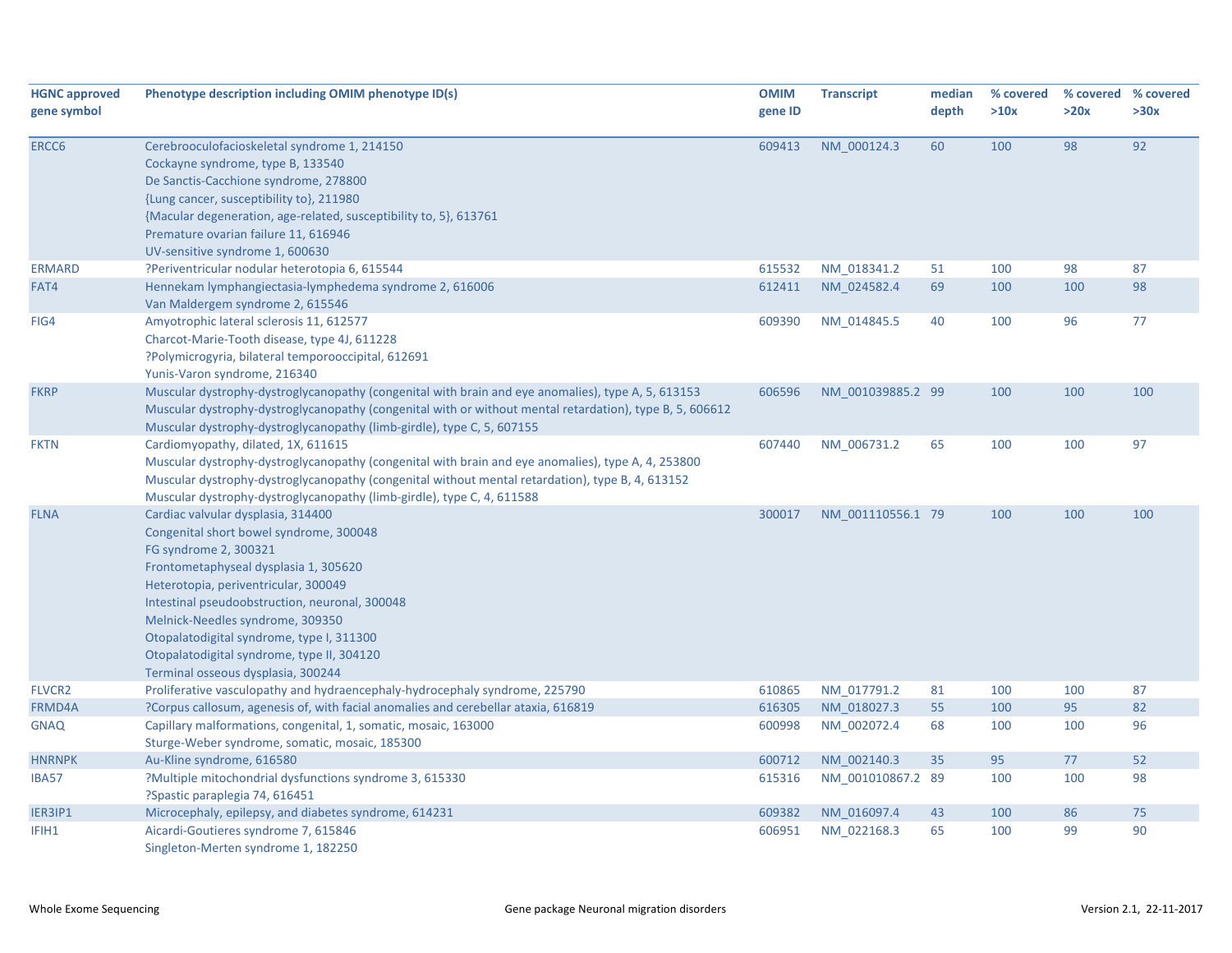| <b>HGNC approved</b> | Phenotype description including OMIM phenotype ID(s)                                               | <b>OMIM</b> | <b>Transcript</b> | median | % covered | % covered % covered |      |
|----------------------|----------------------------------------------------------------------------------------------------|-------------|-------------------|--------|-----------|---------------------|------|
| gene symbol          |                                                                                                    | gene ID     |                   | depth  | >10x      | >20x                | >30x |
| INTS8                | No OMIM phenotype                                                                                  | 611351      | NM 017864.3       | 38     | 100       | 93                  | 62   |
| <b>ISPD</b>          | Muscular dystrophy-dystroglycanopathy (congenital with brain and eye anomalies), type A, 7, 614643 | 614631      | NM 001101426.3 58 |        | 100       | 99                  | 84   |
|                      | Muscular dystrophy-dystroglycanopathy (limb-girdle), type C, 7, 616052                             |             |                   |        |           |                     |      |
| JAM3                 | Hemorrhagic destruction of the brain, subependymal calcification, and cataracts, 613730            | 606871      | NM_032801.4       | 49     | 100       | 97                  | 83   |
| <b>KATNB1</b>        | Lissencephaly 6, with microcephaly, 616212                                                         | 602703      | NM_005886.2       | 80     | 100       | 100                 | 100  |
| <b>KIF11</b>         | Microcephaly with or without chorioretinopathy, lymphedema, or mental retardation, 152950          | 148760      | NM 004523.3       | 58     | 100       | 99                  | 87   |
| KIF1BP               | Goldberg-Shprintzen megacolon syndrome, 609460                                                     | 609367      | NM_015634.3       | 66     | 100       | 99                  | 91   |
| KIF2A                | Cortical dysplasia, complex, with other brain malformations 3, 615411                              | 602591      | NM_001098511.2 59 |        | 100       | 94                  | 75   |
| KIF5C                | Cortical dysplasia, complex, with other brain malformations 2, 615282                              | 604593      | NM 004522.2       | 45     | 100       | 95                  | 76   |
| KIF7                 | Acrocallosal syndrome, 200990                                                                      | 611254      | NM 198525.2       | 66     | 99        | 95                  | 89   |
|                      | ?Al-Gazali-Bakalinova syndrome, 607131                                                             |             |                   |        |           |                     |      |
|                      | ?Hydrolethalus syndrome 2, 614120                                                                  |             |                   |        |           |                     |      |
|                      | Joubert syndrome 12, 200990                                                                        |             |                   |        |           |                     |      |
| KNL1                 | Microcephaly 4, primary, 604321                                                                    | 609173      | NM 170589.4       | 51     | 100       | 98                  | 91   |
| <b>KPTN</b>          | Mental retardation 41, 615637                                                                      | 615620      | NM 007059.3       | 73     | 100       | 100                 | 94   |
| L1CAM                | CRASH syndrome, 303350                                                                             | 308840      | NM 000425.4       | 78     | 100       | 100                 | 99   |
|                      | Corpus callosum, partial agenesis of, 304100                                                       |             |                   |        |           |                     |      |
|                      | Hydrocephalus due to aqueductal stenosis, 307000                                                   |             |                   |        |           |                     |      |
|                      | Hydrocephalus with Hirschsprung disease, 307000                                                    |             |                   |        |           |                     |      |
|                      | Hydrocephalus with congenital idiopathic intestinal pseudoobstruction, 307000                      |             |                   |        |           |                     |      |
|                      | MASA syndrome, 303350                                                                              |             |                   |        |           |                     |      |
| LAMA1                | Poretti-Boltshauser syndrome, 615960                                                               | 150320      | NM 005559.3       | 57     | 100       | 98                  | 89   |
| LAMA2                | Muscular dystrophy, congenital merosin-deficient, 607855                                           | 156225      | NM 000426.3       | 50     | 100       | 98                  | 86   |
|                      | Muscular dystrophy, congenital, due to partial LAMA2 deficiency, 607855                            |             |                   |        |           |                     |      |
| LAMB1                | Lissencephaly 5, 615191                                                                            | 150240      | NM 002291.2       | 65     | 100       | 98                  | 93   |
| LAMC1                | No OMIM phenotype                                                                                  | 150290      | NM_002293.3       | 54     | 100       | 98                  | 88   |
| LAMC3                | Cortical malformations, occipital, 614115                                                          | 604349      | NM_006059.3       | 67     | 100       | 100                 | 98   |
| LARGE1               | Muscular dystrophy-dystroglycanopathy (congenital with brain and eye anomalies), type A, 6, 613154 | 603590      | NM_004737.4       | 63     | 100       | 100                 | 94   |
|                      | Muscular dystrophy-dystroglycanopathy (congenital with mental retardation), type B, 6, 608840      |             |                   |        |           |                     |      |
| LARP7                | Alazami syndrome, 615071                                                                           | 612026      | NM 001267039.1 50 |        | 100       | 98                  | 85   |
| MCPH1                | Microcephaly 1, primary, 251200                                                                    | 607117      | NM 024596.3       | 59     | 94        | 94                  | 85   |
| MED17                | Microcephaly, postnatal progressive, with seizures and brain atrophy, 613668                       | 603810      | NM_004268.4       | 69     | 100       | 100                 | 94   |
| <b>MPDZ</b>          | Hydrocephalus, nonsyndromic 2, 615219                                                              | 603785      | NM 003829.4       | 49     | 100       | 97                  | 85   |
| <b>MYCN</b>          | Feingold syndrome 1, 164280                                                                        | 164840      | NM 005378.4       | 79     | 100       | 97                  | 93   |
| <b>NBN</b>           | Aplastic anemia, 609135                                                                            | 602667      | NM 002485.4       | 52     | 100       | 95                  | 76   |
|                      | Leukemia, acute lymphoblastic, 613065                                                              |             |                   |        |           |                     |      |
|                      | Nijmegen breakage syndrome, 251260                                                                 |             |                   |        |           |                     |      |
| NDE1                 | Lissencephaly 4 (with microcephaly), 614019                                                        | 609449      | NM 001143979.1 61 |        | 100       | 99                  | 92   |
|                      | ?Microhydranencephaly, 605013                                                                      |             |                   |        |           |                     |      |
| NID <sub>1</sub>     | No OMIM phenotype                                                                                  | 131390      | NM 002508.2       | 74     | 100       | 100                 | 99   |
| <b>NIN</b>           | ?Seckel syndrome 7, 614851                                                                         | 608684      | NM 020921.3       | 56     | 100       | 98                  | 84   |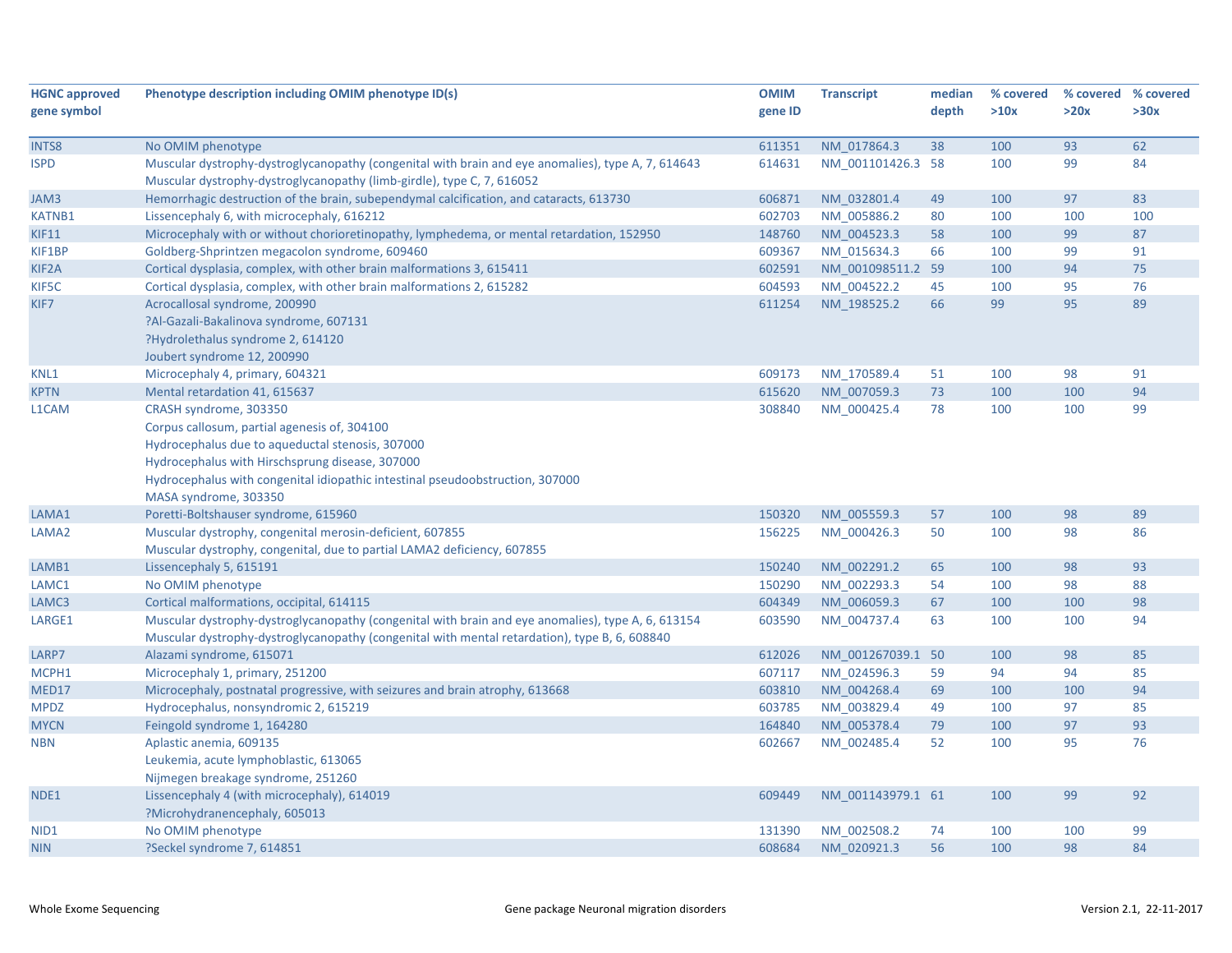| <b>HGNC approved</b> | Phenotype description including OMIM phenotype ID(s)                                                  | <b>OMIM</b> | <b>Transcript</b> | median | % covered | % covered % covered |      |
|----------------------|-------------------------------------------------------------------------------------------------------|-------------|-------------------|--------|-----------|---------------------|------|
| gene symbol          |                                                                                                       | gene ID     |                   | depth  | >10x      | >20x                | >30x |
|                      |                                                                                                       |             |                   |        |           |                     |      |
| NPRL3                | Epilepsy, familial focal, with variable foci 3, 617118                                                | 600928      | NM 001077350.2 54 |        | 100       | 97                  | 89   |
| <b>NSDHL</b>         | CHILD syndrome, 308050                                                                                | 300275      | NM_015922.2       | 55     | 100       | 96                  | 80   |
|                      | CK syndrome, 300831                                                                                   |             |                   |        |           |                     |      |
| <b>OCLN</b>          | Pseudo-TORCH syndrome 1, 251290                                                                       | 602876      | NM_002538.3       | 65     | 100       | 100                 | 97   |
| PAFAH1B1             | Lissencephaly 1, 607432                                                                               | 601545      | NM 000430.3       | 62     | 100       | 98                  | 88   |
|                      | Subcortical laminar heterotopia, 607432                                                               |             |                   |        |           |                     |      |
| PAX <sub>6</sub>     | Aniridia, 106210                                                                                      | 607108      | NM 001604.5       | 50     | 100       | 98                  | 84   |
|                      | Anterior segment dysgenesis 5, multiple subtypes, 604229                                              |             |                   |        |           |                     |      |
|                      | Cataract with late-onset corneal dystrophy, 106210                                                    |             |                   |        |           |                     |      |
|                      | ?Coloboma of optic nerve, 120430                                                                      |             |                   |        |           |                     |      |
|                      | ?Coloboma, ocular, 120200                                                                             |             |                   |        |           |                     |      |
|                      | Foveal hypoplasia 1, 136520                                                                           |             |                   |        |           |                     |      |
|                      | <b>Keratitis, 148190</b>                                                                              |             |                   |        |           |                     |      |
|                      | ?Morning glory disc anomaly, 120430                                                                   |             |                   |        |           |                     |      |
|                      | Optic nerve hypoplasia, 165550                                                                        |             |                   |        |           |                     |      |
| <b>PCNT</b>          | Microcephalic osteodysplastic primordial dwarfism, type II, 210720                                    | 605925      | NM 006031.5       | 84     | 100       | 99                  | 95   |
| PHC1                 | ?Microcephaly 11, primary, 615414                                                                     | 602978      | NM_004426.2       | 127    | 100       | 100                 | 99   |
| PI4KA                | Polymicrogyria, perisylvian, with cerebellar hypoplasia and arthrogryposis, 616531                    | 600286      | NM_058004.3       | 76     | 100       | 99                  | 91   |
| PIK3CA               | Breast cancer, somatic, 114480                                                                        | 171834      | NM_006218.2       | 65     | 100       | 99                  | 92   |
|                      | CLOVE syndrome, somatic, 612918                                                                       |             |                   |        |           |                     |      |
|                      | Colorectal cancer, somatic, 114500                                                                    |             |                   |        |           |                     |      |
|                      | Cowden syndrome 5, 615108                                                                             |             |                   |        |           |                     |      |
|                      | Gastric cancer, somatic, 613659                                                                       |             |                   |        |           |                     |      |
|                      | Hepatocellular carcinoma, somatic, 114550                                                             |             |                   |        |           |                     |      |
|                      | Keratosis, seborrheic, somatic, 182000                                                                |             |                   |        |           |                     |      |
|                      | Megalencephaly-capillary malformation-polymicrogyria syndrome, somatic, 602501                        |             |                   |        |           |                     |      |
|                      | Nevus, epidermal, somatic, 162900                                                                     |             |                   |        |           |                     |      |
|                      | Nonsmall cell lung cancer, somatic, 211980                                                            |             |                   |        |           |                     |      |
|                      | Ovarian cancer, somatic, 167000                                                                       |             |                   |        |           |                     |      |
| PIK3R2               | Megalencephaly-polymicrogyria-polydactyly-hydrocephalus syndrome 1, 603387                            | 603157      | NM 005027.3       | 59     | 96        | 93                  | 89   |
| PLK4                 | Microcephaly and chorioretinopathy, 2, 616171                                                         | 605031      | NM_014264.4       | 49     | 100       | 96                  | 81   |
| <b>PNKP</b>          | Ataxia-oculomotor apraxia 4, 616267                                                                   | 605610      | NM_007254.3       | 72     | 100       | 100                 | 97   |
|                      | Microcephaly, seizures, and developmental delay, 613402                                               |             |                   |        |           |                     |      |
| POLR3B               | Leukodystrophy, hypomyelinating, 8, with or without oligodontia and/or hypogonadotropic hypogonadism, | 614366      | NM_018082.5       | 53     | 100       | 97                  | 81   |
|                      | 614381                                                                                                |             |                   |        |           |                     |      |
| POMGNT1              | Muscular dystrophy-dystroglycanopathy (congenital with brain and eye anomalies), type A, 3, 253280    | 606822      | NM 017739.3       | 63     | 100       | 100                 | 95   |
|                      | Muscular dystrophy-dystroglycanopathy (congenital with mental retardation), type B, 3, 613151         |             |                   |        |           |                     |      |
|                      | Muscular dystrophy-dystroglycanopathy (limb-girdle), type C, 3, 613157                                |             |                   |        |           |                     |      |
|                      | Retinitis pigmentosa 76, 617123                                                                       |             |                   |        |           |                     |      |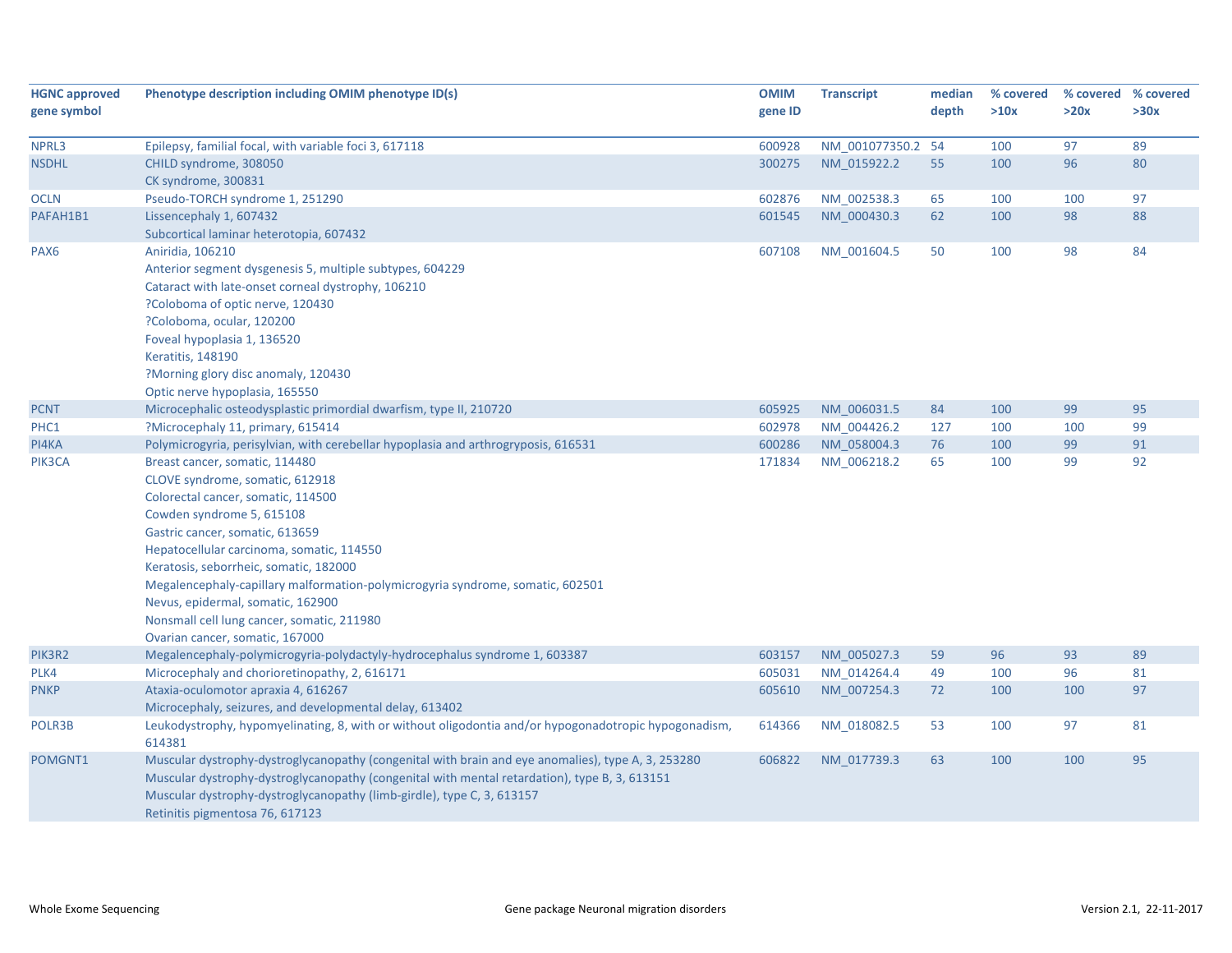| <b>HGNC approved</b><br>gene symbol | Phenotype description including OMIM phenotype ID(s)                                                                                                                                                                                                                                                                                                                                                                                                                                                    | <b>OMIM</b><br>gene ID | <b>Transcript</b> | median<br>depth  | % covered<br>>10x | >20x | % covered % covered<br>>30x |
|-------------------------------------|---------------------------------------------------------------------------------------------------------------------------------------------------------------------------------------------------------------------------------------------------------------------------------------------------------------------------------------------------------------------------------------------------------------------------------------------------------------------------------------------------------|------------------------|-------------------|------------------|-------------------|------|-----------------------------|
|                                     |                                                                                                                                                                                                                                                                                                                                                                                                                                                                                                         |                        |                   |                  |                   |      |                             |
| POMT1                               | Muscular dystrophy-dystroglycanopathy (congenital with brain and eye anomalies), type A, 1, 236670<br>Muscular dystrophy-dystroglycanopathy (congenital with mental retardation), type B, 1, 613155<br>Muscular dystrophy-dystroglycanopathy (limb-girdle), type C, 1, 609308                                                                                                                                                                                                                           | 607423                 | NM 007171.3       | 69               | 100               | 100  | 98                          |
| POMT <sub>2</sub>                   | Muscular dystrophy-dystroglycanopathy (congenital with brain and eye anomalies), type A, 2, 613150<br>Muscular dystrophy-dystroglycanopathy (congenital with mental retardation), type B, 2, 613156<br>Muscular dystrophy-dystroglycanopathy (limb-girdle), type C, 2, 613158                                                                                                                                                                                                                           | 607439                 | NM 013382.5       | 52               | 100               | 99   | 89                          |
| <b>PTEN</b>                         | Bannayan-Riley-Ruvalcaba syndrome, 153480<br>Cowden syndrome 1, 158350<br>Endometrial carcinoma, somatic, 608089<br>{Glioma susceptibility 2}, 613028<br>Lhermitte-Duclos syndrome, 158350<br>Macrocephaly/autism syndrome, 605309<br>Malignant melanoma, somatic, 155600<br>{Meningioma}, 607174<br>PTEN hamartoma tumor syndrome<br>{Prostate cancer, somatic}, 176807<br>Squamous cell carcinoma, head and neck, somatic, 275355<br>VATER association with macrocephaly and ventriculomegaly, 276950 | 601728                 | NM_000314.4       | 85               | 92                | 81   | 77                          |
| PTF1A                               | Pancreatic agenesis 2, 615935<br>Pancreatic and cerebellar agenesis, 609069                                                                                                                                                                                                                                                                                                                                                                                                                             | 607194                 | NM 178161.2       | 78               | 100               | 100  | 97                          |
| PYCR2                               | Leukodystrophy, hypomyelinating, 10, 616420                                                                                                                                                                                                                                                                                                                                                                                                                                                             | 616406                 | NM_013328.3       | 74               | 100               | 100  | 100                         |
| QARS                                | Microcephaly, progressive, seizures, and cerebral and cerebellar atrophy, 615760                                                                                                                                                                                                                                                                                                                                                                                                                        | 603727                 | NM 005051.2       | 75               | 100               | 100  | 96                          |
| <b>RAB18</b>                        | Warburg micro syndrome 3, 614222                                                                                                                                                                                                                                                                                                                                                                                                                                                                        | 602207                 | NM 021252.4       | 71               | 100               | 100  | 88                          |
| RAB3GAP1                            | Warburg micro syndrome 1, 600118                                                                                                                                                                                                                                                                                                                                                                                                                                                                        | 602536                 | NM 001172435.1 49 |                  | 100               | 99   | 89                          |
| RAB3GAP2                            | Martsolf syndrome, 212720<br>Warburg micro syndrome 2, 614225                                                                                                                                                                                                                                                                                                                                                                                                                                           | 609275                 | NM_012414.3       | 49               | 100               | 96   | 79                          |
| <b>RAD50</b>                        | Nijmegen breakage syndrome-like disorder, 613078                                                                                                                                                                                                                                                                                                                                                                                                                                                        | 604040                 | NM_005732.3       | 71               | 100               | 100  | 95                          |
| RARS2                               | Pontocerebellar hypoplasia, type 6, 611523                                                                                                                                                                                                                                                                                                                                                                                                                                                              | 611524                 | NM_020320.3       | 47               | 100               | 97   | 76                          |
| RBBP8                               | Jawad syndrome, 251255<br>Pancreatic carcinoma, somatic<br>Seckel syndrome 2, 606744                                                                                                                                                                                                                                                                                                                                                                                                                    | 604124                 | NM 002894.2       | 44               | 100               | 98   | 80                          |
| <b>RBM10</b>                        | TARP syndrome, 311900                                                                                                                                                                                                                                                                                                                                                                                                                                                                                   | 300080                 | NM 001204468.1 61 |                  | 100               | 95   | 91                          |
| <b>RELN</b>                         | {Epilepsy, familial temporal lobe, 7}, 616436<br>Lissencephaly 2 (Norman-Roberts type), 257320                                                                                                                                                                                                                                                                                                                                                                                                          | 600514                 | NM 173054.2       | 52               | 100               | 98   | 85                          |
| RNASEH2A                            | Aicardi-Goutieres syndrome 4, 610333                                                                                                                                                                                                                                                                                                                                                                                                                                                                    | 606034                 | NM_006397.2       | 73               | 100               | 100  | 99                          |
| RNASEH2B                            | Aicardi-Goutieres syndrome 2, 610181                                                                                                                                                                                                                                                                                                                                                                                                                                                                    | 610326                 | NM 024570.3       | 48               | 100               | 97   | 81                          |
| RNASEH2C                            | Aicardi-Goutieres syndrome 3, 610329                                                                                                                                                                                                                                                                                                                                                                                                                                                                    | 610330                 | NM_032193.3       | 139              | 100               | 100  | 100                         |
| RNASET2                             | Leukoencephalopathy, cystic, without megalencephaly, 612951                                                                                                                                                                                                                                                                                                                                                                                                                                             | 612944                 | NM_003730.4       | 68               | 100               | 100  | 84                          |
| RNU4ATAC                            | Microcephalic osteodysplastic primordial dwarfism, type I, 210710<br>Roifman syndrome, 616651                                                                                                                                                                                                                                                                                                                                                                                                           | 601428                 | NR_023343.1       | No coverage data |                   |      |                             |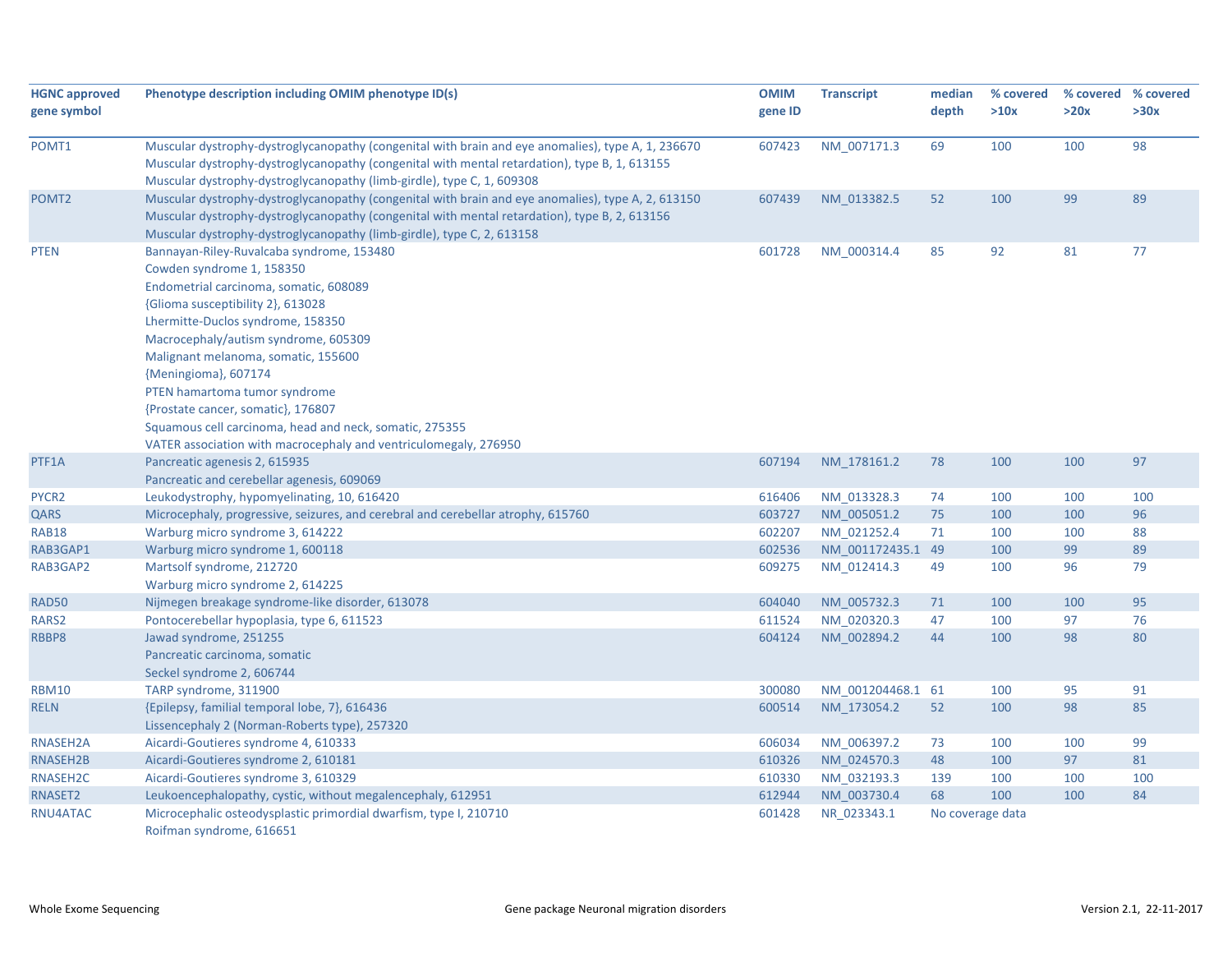| <b>HGNC approved</b> | Phenotype description including OMIM phenotype ID(s)                                                | <b>OMIM</b> | <b>Transcript</b> | median | % covered |      | % covered % covered |
|----------------------|-----------------------------------------------------------------------------------------------------|-------------|-------------------|--------|-----------|------|---------------------|
| gene symbol          |                                                                                                     | gene ID     |                   | depth  | >10x      | >20x | >30x                |
|                      |                                                                                                     |             |                   |        |           |      |                     |
| RTEL1                | Dyskeratosis congenita 4, 615190                                                                    | 608833      | NM 001283009.1 80 |        | 100       | 100  | 98                  |
|                      | Dyskeratosis congenita 5, 615190                                                                    |             |                   |        |           |      |                     |
|                      | Pulmonary fibrosis and/or bone marrow failure, telomere-related, 3, 616373                          |             |                   |        |           |      |                     |
| <b>RTTN</b>          | Microcephaly, short stature, and polymicrogyria with seizures, 614833                               | 610436      | NM_173630.3       | 49     | 100       | 95   | 79                  |
| SAMHD1               | Aicardi-Goutieres syndrome 5, 612952                                                                | 606754      | NM 015474.3       | 49     | 100       | 93   | 69                  |
|                      | ?Chilblain lupus 2, 614415                                                                          |             |                   |        |           |      |                     |
| <b>SLC25A19</b>      | Microcephaly, Amish type, 607196                                                                    | 606521      | NM 001126122.1 70 |        | 100       | 100  | 97                  |
|                      | Thiamine metabolism dysfunction syndrome 4 (progressive polyneuropathy type), 613710                |             |                   |        |           |      |                     |
| SNAP29               | Cerebral dysgenesis, neuropathy, ichthyosis, and palmoplantar keratoderma syndrome, 609528          | 604202      | NM 004782.3       | 91     | 100       | 100  | 96                  |
| SRPX2                | ?Rolandic epilepsy, mental retardation, and speech dyspraxia, 300643                                | 300642      | NM 014467.2       | 47     | 100       | 97   | 85                  |
| <b>STAMBP</b>        | Microcephaly-capillary malformation syndrome, 614261                                                | 606247      | NM 006463.4       | 51     | 100       | 100  | 90                  |
| <b>STIL</b>          | Microcephaly 7, primary, 612703                                                                     | 181590      | NM 001048166.1 53 |        | 100       | 99   | 90                  |
| <b>STRADA</b>        | Polyhydramnios, megalencephaly, and symptomatic epilepsy, 611087                                    | 608626      | NM 001003787.2 67 |        | 100       | 100  | 92                  |
| <b>TBC1D20</b>       | Warburg micro syndrome 4, 615663                                                                    | 611663      | NM 144628.3       | 53     | 98        | 93   | 93                  |
| <b>TBC1D24</b>       | DOOR syndrome, 220500                                                                               | 613577      | NM 001199107.1 87 |        | 100       | 100  | 98                  |
|                      | Deafness 86, 614617                                                                                 |             |                   |        |           |      |                     |
|                      | Deafness 65, 616044                                                                                 |             |                   |        |           |      |                     |
|                      | Epileptic encephalopathy, early infantile, 16, 615338                                               |             |                   |        |           |      |                     |
|                      | Myoclonic epilepsy, infantile, familial, 605021                                                     |             |                   |        |           |      |                     |
| <b>TBC1D7</b>        | Macrocephaly/megalencephaly syndrome, 248000                                                        | 612655      | NM 016495.5       | 39     | 100       | 93   | 69                  |
| TMEM5                | Muscular dystrophy-dystroglycanopathy (congenital with brain and eye anomalies), type A, 10, 615041 | 605862      | NM 014254.2       | 58     | 100       | 98   | 78                  |
| TMTC3                | Lissencephaly 8, 617255                                                                             | 617218      | NM 181783.3       | 58     | 100       | 98   | 87                  |
| TMX2                 | No OMIM phenotype                                                                                   | 616715      | NM 015959.3       | 48     | 100       | 93   | 79                  |
| <b>TRAIP</b>         | Seckel syndrome 9, 616777                                                                           | 605958      | NM 005879.2       | 61     | 100       | 100  | 97                  |
| TREX1                | Aicardi-Goutieres syndrome 1, dominant and recessive, 225750                                        | 606609      | NM 016381.5       | 116    | 100       | 100  | 100                 |
|                      | Chilblain lupus, 610448                                                                             |             |                   |        |           |      |                     |
|                      | {Systemic lupus erythematosus, susceptibility to}, 152700                                           |             |                   |        |           |      |                     |
|                      | Vasculopathy, retinal, with cerebral leukodystrophy, 192315                                         |             |                   |        |           |      |                     |
| TSC1                 | Focal cortical dysplasia, type II, somatic, 607341                                                  | 605284      | NM 000368.4       | 105    | 100       | 100  | 100                 |
|                      | Lymphangioleiomyomatosis, 606690                                                                    |             |                   |        |           |      |                     |
|                      | Tuberous sclerosis-1, 191100                                                                        |             |                   |        |           |      |                     |
| TSC <sub>2</sub>     | ?Focal cortical dysplasia, type II, somatic, 607341                                                 | 191092      | NM 000548.3       | 104    | 100       | 100  | 100                 |
|                      | Lymphangioleiomyomatosis, somatic, 606690                                                           |             |                   |        |           |      |                     |
|                      | Tuberous sclerosis-2, 613254                                                                        |             |                   |        |           |      |                     |
| <b>TSEN54</b>        | Pontocerebellar hypoplasia type 2A, 277470                                                          | 608755      | NM 207346.2       | 67     | 100       | 96   | 95                  |
|                      | Pontocerebellar hypoplasia type 4, 225753                                                           |             |                   |        |           |      |                     |
|                      | ?Pontocerebellar hypoplasia type 5, 610204                                                          |             |                   |        |           |      |                     |
| <b>TUBA1A</b>        | Lissencephaly 3, 611603                                                                             | 602529      | NM 006009.3       | 89     | 100       | 100  | 100                 |
| <b>TUBA8</b>         | Polymicrogyria with optic nerve hypoplasia, 613180                                                  | 605742      | NM_018943.2       | 79     | 100       | 100  | 100                 |
| <b>TUBB</b>          | Cortical dysplasia, complex, with other brain malformations 6, 615771                               | 191130      | NM 178014.2       | 135    | 100       | 100  | 99                  |
|                      | Symmetric circumferential skin creases, congenital, 1, 156610                                       |             |                   |        |           |      |                     |